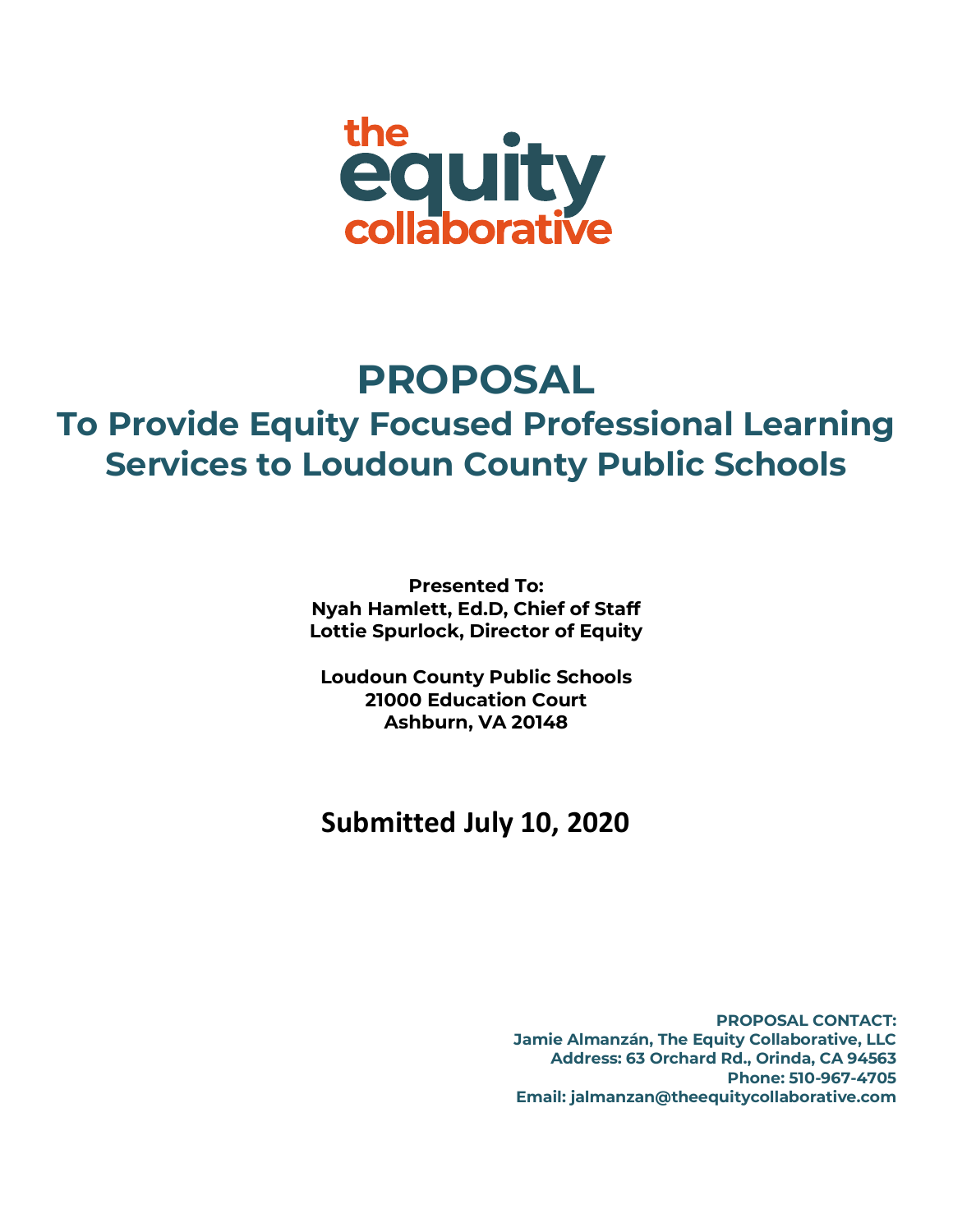# **PROPOSED PROFESSIONAL LEARNING DESCRIPTIONS**

At the Equity Collaborative, we like to work at every level of the system to best understand all of the stakeholders in an organization and ensure alignment of purpose and action toward equitable outcomes. We believe that every interaction is a coaching opportunity. As a result, we are constantly adapting our work to meet the needs of the community and people we serve. Every piece of work is customized. This approach to adult learning is embedded in each of the strands outlined in this proposal. The Equity Collaborative proposes three connected outlined strands of support below.



## **I. EQUITY DRIVEN DIVISION**

**LEADERSHIP SUPPORT | Equity Leadership Learning & Coaching to Promote System-Wide Alignment** Equity is a mindset and a way of working that is applied across district initiatives. It cannot be perceived as just another "task" that administrators or teachers have to add to their already full workloads. Equity can be a lens to focus current reform and improvement initiatives on the students who need the program benefits most. It can also be a mindset for how to integrate initiatives and decide which should be prioritized to work towards specific student outcomes. Division leaders have to be skillful in talking about, and coaching towards, equity in a way that allows others to embrace change and replace current reproductive practices with new relational and instructional approaches that support the social, emotional, and intellectual development of students who have traditionally been underserved.

The LCPS Plan to Combat Systemic Racism and Equity Plan both reference this type of support for leadership development. Specific citations include:

- The Superintendent's Cabinet and Loudoun County School Board will participate in their personal continued professional learning to build equity literacy and racial consciousness.
- Equip and empower school-based Equity Leads to provide support related to the implementation of Culturally Responsive Framework and culturally responsive instruction.
- 30% of principals across the division utilize Equity Centered Coaching in order to inform their leadership development.
- Identify and utilize an equity centered coaching model and network (internal to LCPS or external to LCPS) to provide ongoing support for equity leads and principal development.

The Equity Collaborative proposes to provide equity driven leadership support to LCPS leaders to support growth and movement toward identified system goals for improved student performance and experience in the division. We will focus on three strands of support:

- Support any leader in the Division, including central office and building administrators. The primary focus of this support during the 2020-21 school year would be to develop racial literacy and support culturally responsive instruction. This could be done through individual or cohort-based coaching. Another option would be to assist the Division to develop a competency-based personalized learning program to support practice change and measure individual staff member progress.
- Support for Cabinet level leadership. This could include facilitation of group learning and work through support for equityfocused Cabinet meetings.
- School Board leadership development. We propose a series of four professional development sessions for developing the Board members' racial consciousness and racial literacy. These sessions would be based on other work we have done with board members to understand their specific role in leading for systemic equity changes.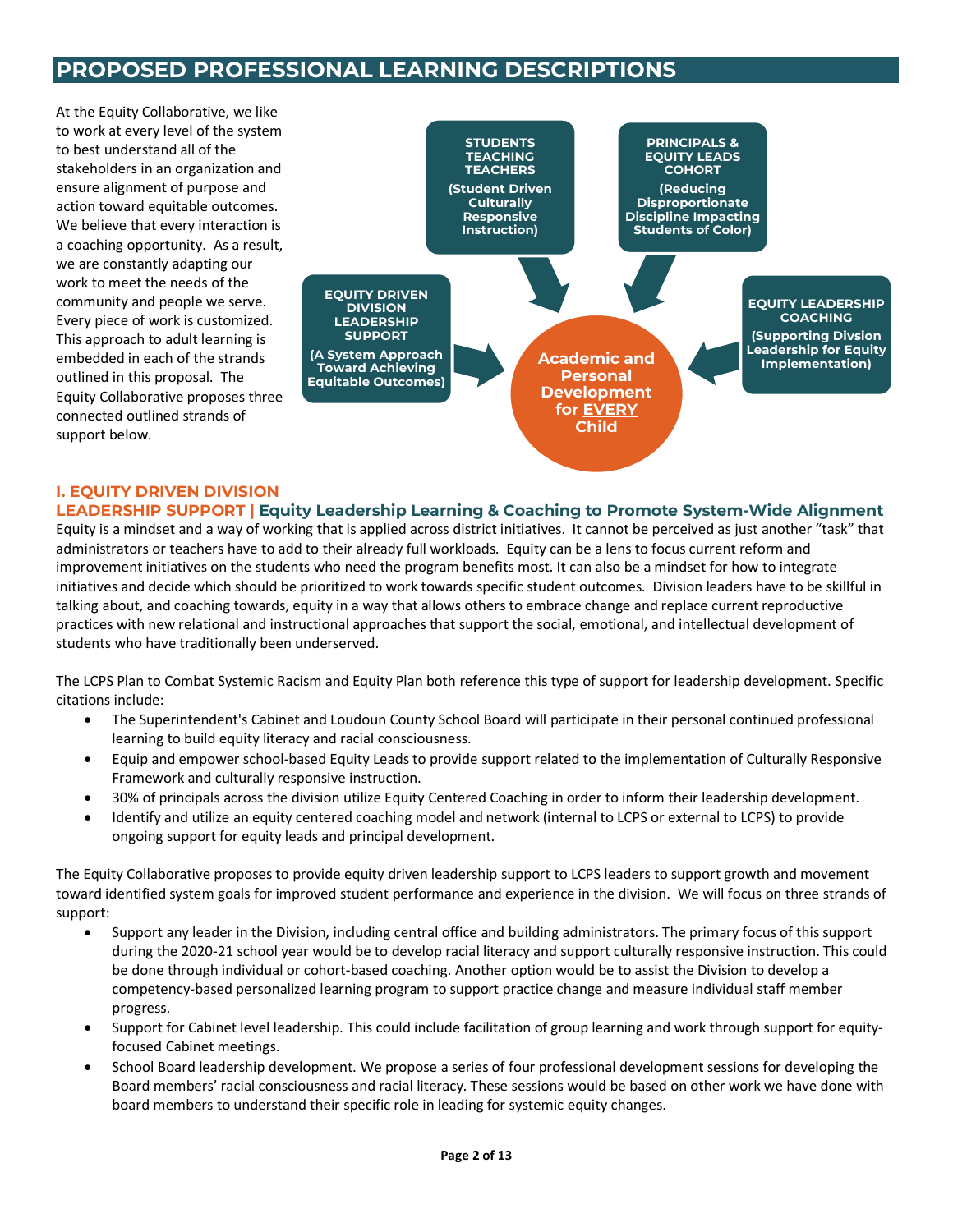Our approach of using job-embedded coaching will offer frameworks and align customizable tools to support the LCPS leaders listen to the communities that they serve. The coaching support will work to identify and assess the ways classroom structure, school climate, and teaching practices are designed to accelerate learning for struggling students. The coaching support will help the leaders to monitor implementation, accurately assessing progress on the prioritized initiatives, and to engage in meaningful reflection that guides future action.

#### **This equity driven coaching is designed to support the Division leaders of Loudoun County Public Schools to:**

- Operate effectively as Equity Centered Educational leaders for all Division and school staffs;
- Develop and enact a Division policy that works to address necessary changes in equity centered practices across the division with input from school-based student groups to include student voice;
- Analyze (qualitative and quantitative) impact and effectiveness of instructional programs based on the achievement growth of specific student groups;
- Lead the professional learning of LCPS' district and schools' staff focused on increasing cultural competence to foster a more inclusive community for all students and families;
- Develop, refine, and sustain structures, routines, and roles for adult learning. These structures will allow for deeper discussion of the ways race, class, and culture impact academic and educational outcomes throughout schools, districts, organizations and communities;
- Develop skills for leading and coaching change in challenging contexts, including social-emotional intelligence and building trust and relationships;
- Engage in rigorous self-assessment and learning to deepen the impact of leadership for equity as measured by a positive department, district and school climate, improved instructional practice, increased student engagement, and gains in student achievement and equity.

The learning agenda will focus on the works of John Powell and the Kirwan Institute, Steve Zuieback, David Rock, the Aspen Institute Roundtable on Community Change, John Hattie, Ronald Heifetz, Michael Fullan, John Heron, Margaret Wheatley, and Julian Weissglass, amongst others. We will provide the educational leaders with articles, empirical studies, and excerpts from books as a way to begin to process new collective meaning around their experiences working a public education system.

### **II. STUDENTS TEACHING TEACHERS | Student Driven Culturally Responsive Instruction**

The Students Teaching Teachers professional development model uses high school students to help teachers at all levels understand and utilize research-based strategies for culturally responsive practice. The use of student voice significantly enhances teacher buyin to implementation of instructional methods. Students benefit from the leadership opportunities provided through participation. In LCPS, the division would be able to utilize this model to advance the use of the Culturally Responsive Framework into classroom implementation.

Loudoun County Public Schools is seeking an approach to upgrade instructional quality with the adoption of the Culturally Responsive Framework. The intended result being improved achievement for underperforming groups and creating a welcoming and accepting school climate. The division might consider a two-year effort to have students identify the key aspects of the Culturally Responsive Framework and develop a set of student-driven teaching strategies, introduce them to the faculty, and support deep implementation over time.

### **STEP 1: BUILDING CULTURAL COMPETENCE | Working Relationships Across Difference**

The first step of building an effective Students Teaching Teachers project is to establish a strong student cohort. The first day of work is spent on building team dynamics while deepening students own cultural competence. The afternoon is spent exploring the "Students Six Strategies" that were chosen and developed by the first Students Teaching Teachers group.

#### **STEP 2: ESTABLISHING THE STRATEGIES | Engaging Students and Identifying Leaders**

The most important second step in the process is students identifying a set of research-based focus-strategies that they want their teachers to use. Students would review the research-based strategies from the Culturally Responsive Framework and identify a set of key strategies that they want to emphasize. This day of work can be combined with the above in a two-day kick-off. **The "Step 1 and Step 2" Two-Day Kickoff Workshop includes:**

- Team Building and Bonding
- Introduction to Racial Equity in Schools
- Cultural Schema, Implicit Bias, and Stereotype Threat in Classrooms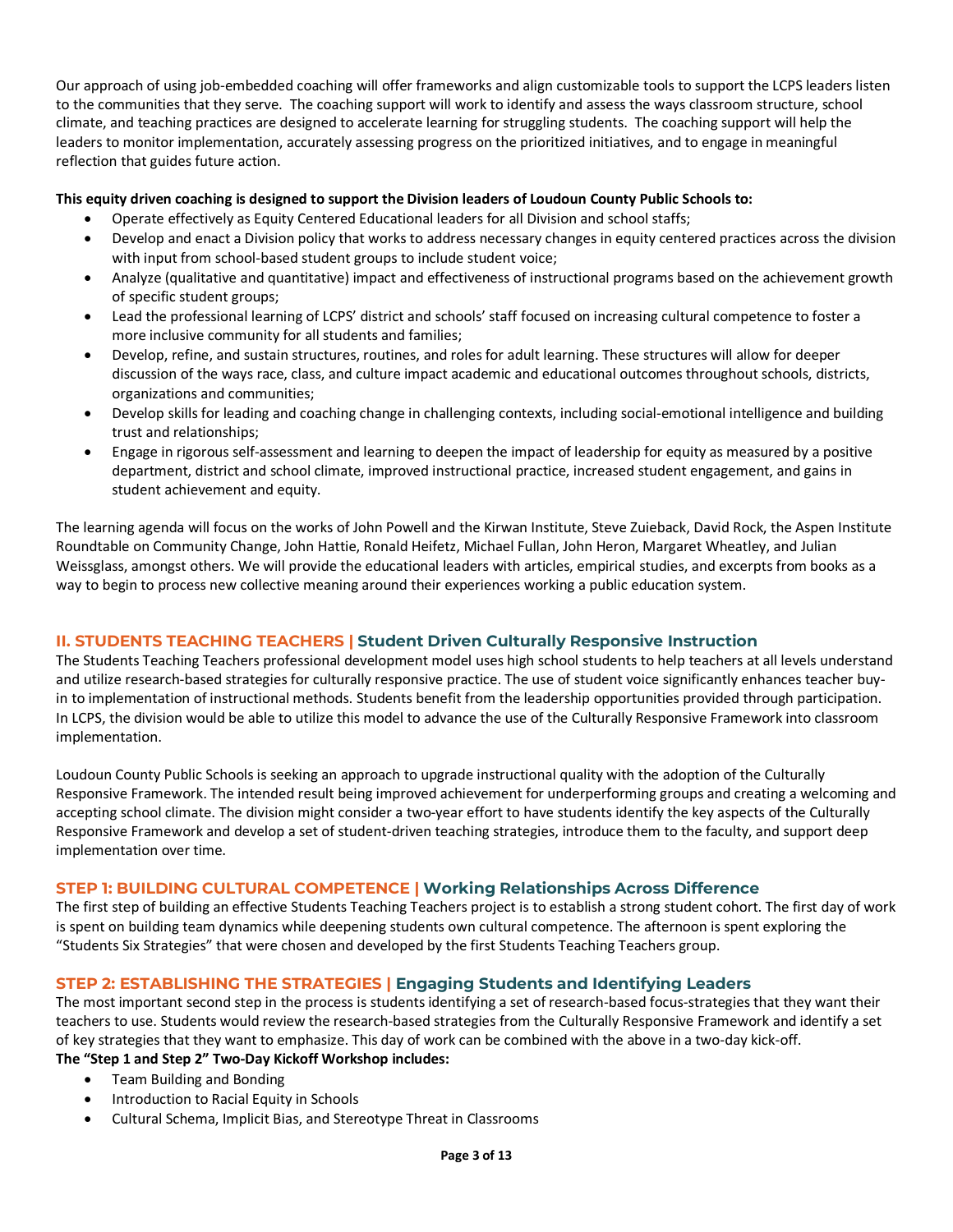- Understanding My Own Racial Identity Development
- Experiences of Privilege and Oppression within Our School
- Student Opportunities for Creating Equity
- Introduction to the original "Students' Six Process and Strategies"
	- o Visibility: Making every student feel acknowledged and included in the classroom
	- $\circ$  Proximity: Using physical space to engage students and reduce perceived threat
	- o Connecting to Students' Lives: Making linkages between classroom content and student experiences and perspectives
	- o Engaging Students' Culture: Incorporating positive elements of students' culture into classroom learning and community building
	- o Addressing Race: Talking openly about racial dynamics and how they impact the student experience
	- o Connection to Future Selves: Helping students identify their future paths and using classroom experiences to guide students toward their personal goals
- Review of Research on LCPS' Culturally Responsive Framework
- Interviews of Student Participants on their Experiences with Culturally Responsive Teaching in Loudoun County Public **Schools**
- Initial Creation of Loudoun County Public Schools' Culturally Responsive Framework Strategy Set

At the conclusion of these two days, the Equity Collaborative staff will collaborate with Loudoun County Public Schools' staff to identify the Loudoun County Public Schools' students who will become participants in the first year of program development and implementation.

#### **STEP 3: IMPLEMENTATION PREPARATION | Preparing Staff and Student Leaders**

The Equity Collaborative will support Loudoun County Public Schools' appointed staff project leaders in preparing the team for program implementation. The student team members and adult leaders will engage in a process to refine the strategies and prepare for providing high quality professional development to Loudoun County Public Schools.

- **In a follow-up two-day workshop, the new team will accomplish the following tasks:**
	- Finalize the selection of strategies
	- Review research on each strategy in depth
	- Consider how each strategy can be applied to pedagogy, relationship building, classroom management, and curriculum development
	- Learn an approach for providing high quality professional development for adults.
	- Develop an outline and timeline for training Loudoun County Public Schools' staff on the selected strategies from the Culturally Responsive Framework.

#### **STEP 4: IMPLEMENTATION WITH FACULTY | Students Teaching Teachers**

Loudoun County Public Schools' adult and student leaders will introduce the identified Culturally Responsive Framework Strategies to Loudoun County Public Schools over a series of workshops or meetings that are dedicated to the work. Each workshop or meeting should have the majority of its time dedicated to this topic.

#### **The student led professional development series should include the following characteristics:**

- The first session will overview all of the strategies and go in depth on the first.
- Future sessions will cover each strategy individually.
- The final session is a reflection on implementation of the strategies over the year.
- Each session should be facilitated largely by the student leaders.
- Faculty should leave every session with a set of options for implementing the strategy in their job within one week.

#### **STEP 5: ENSURING IMPACT | Supportive Coaching, Reflection and Growth**

For the LCPS Culturally Responsive Framework Student Strategies to have the desired effect, teachers will need coaching for reflection and growth in their implementation over time. Administrators and equity leaders play key roles in this process. Both should plan for opportunities to engage with teachers in reflection and planning for deeper implementation. The strategies should be interwoven into administrative supervision conversations and PLT meetings. The Equity Collaborative will provide coaching support to these leaders that will model the process they can use for their colleagues.

#### **CONSIDERATIONS FOR IMPLEMENTATION**

The Students Teaching Teachers model has proven to be a challenging program to implement. The items below are dilemmas that need to be resolved in collaboration with district leadership. Some of these items have potential budget implications.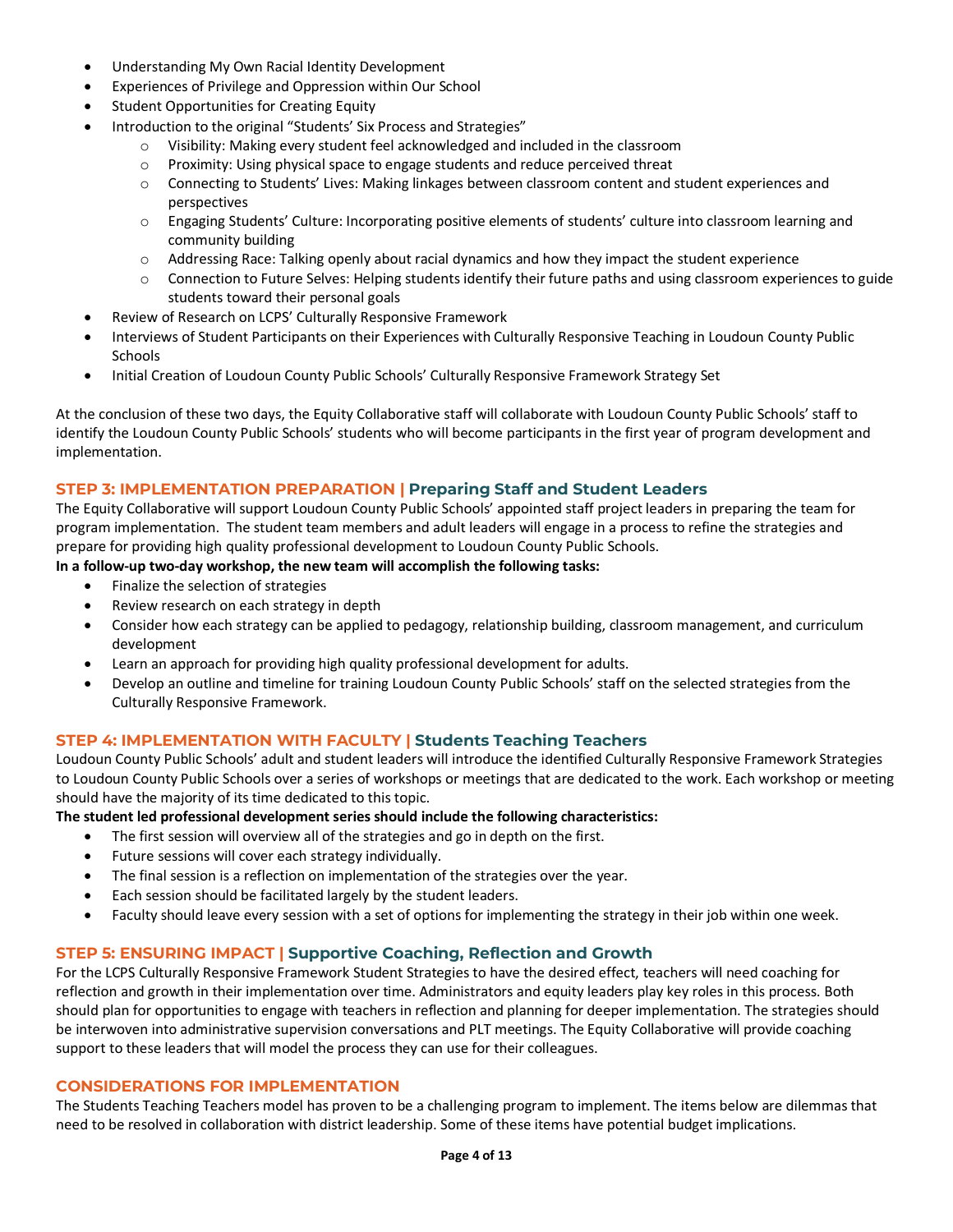- Strong implementation of the Students Teaching Teachers depends on having at least one adult leader whom the students deeply trust. That person should also be well respected by the faculty and capable of leading professional development sessions.
- Video can be a powerful part of this process. Consider engaging the school video program in documenting, or work with the school district's communications department.
- This process does require some investment in exploring education research, which can be a great opportunity for an intern who can add capacity to the team.

#### **III. PRINCIPALS & EQUITY LEADS COHORT | Reducing Disproportionate Discipline Impacting Students of Color**

Loudoun County Schools have been receiving support at the division, community, and board levels for the 2019 – 2020 school year. The Equity Collaborative will continue this work by engaging the new Equity Leads and their partner principals in a project aimed at developing leadership capacity to eliminate disproportionality in discipline. The Equity Collaborative will support this new cohort in work to reduce the disproportionate use of suspensions and expulsions to punish students of color. This project works to directly impact the academic achievement of students of color by increasing the amount of time they spend in learning environments.

The cohort will come together for a monthly collaborative workshop series that will support the Equity Leads and their partner principals to lead entry-level conversations about implicit bias and racial equity. The cohort meetings have two intended goals: one, increasing Equity Leads and their partner principals' ability to lead staff in their commitment to working towards racial equity; and two, building common understanding and language about the impact of implicit bias and racialized inequities on the students and families of Loudoun County Public Schools.

#### **This Loudoun County Public Schools Equity Leads and Principals Cohort support is designed to:**

- Reflect on how implicit bias and cultural schema impact every person's ability to work across difference;
- Understanding racial equity as individual, cultural, institutional, and systemic;
- Develop skills and focus that can apply to identified equity challenges as related to discipline practices;
- Reducing Disproportionalities in Discipline: Schools will monitor discipline data and work on implementing strategies for keeping students in their primary learning environment as much as possible;
- Explore aspects of culturally responsive teaching to support students' investment in their own learning;
- Coaching and Facilitation Skills: Equity leadership requires a skill set for coaching and facilitating in peer interactions such as staff meetings, PLTs and individual interactions.

The Equity Leads' Cohort will meet monthly, principals are **required** to join quarterly, but are welcome at **all** meetings.

#### **IV. EQUITY LEADERSHIP COACHING | Supporting Division Leadership for Equity Implementation**

The Equity Collaborative will partner and provide equity centered coaching to the Director of Equity and Equity Supervisor to support growth and movement toward self-identified goals. We will focus on developing the Director of Equity Department's skill, knowledge and capacity to lead the division towards racial and cultural competence. The job-embedded coaching will offer frameworks and align customizable tools to be able to support schools across the division and the communities that they serve. The coaching support will work to identify and assess the ways the Director of Equity Department's approach to their work and their practices could be improved to better support underserved communities in Loudoun County Public Schools.

#### **The content and structure of this Equity Leadership Coaching is designed to support the Equity Director and Staff to:**

- Lead principals and schools to develop specific strategies and proactive measures to address equity issues schools face (ie. derogatory language and racial incidents);
- Develop the ability of Division Instructional Facilitators, the Equity and Cultural Competence Specialist and other identified specialized facilitators and HRTD instructional coaches to coach through an equity lens;
- Provide division level support for teachers focused on supporting the teaching of racially sensitive topics;
- Support the division's ability to focus on culturally responsive pedagogy, strong instruction, and collaboration across teachers;
- Build racial and cultural awareness through self-reflection of our collective experiences and identities (race, ethnicity, socioeconomic, gender, sexual orientation, language);
- Be able to support the increase of cultural synchronization for LCPS educators so that they develop stronger relationships with students;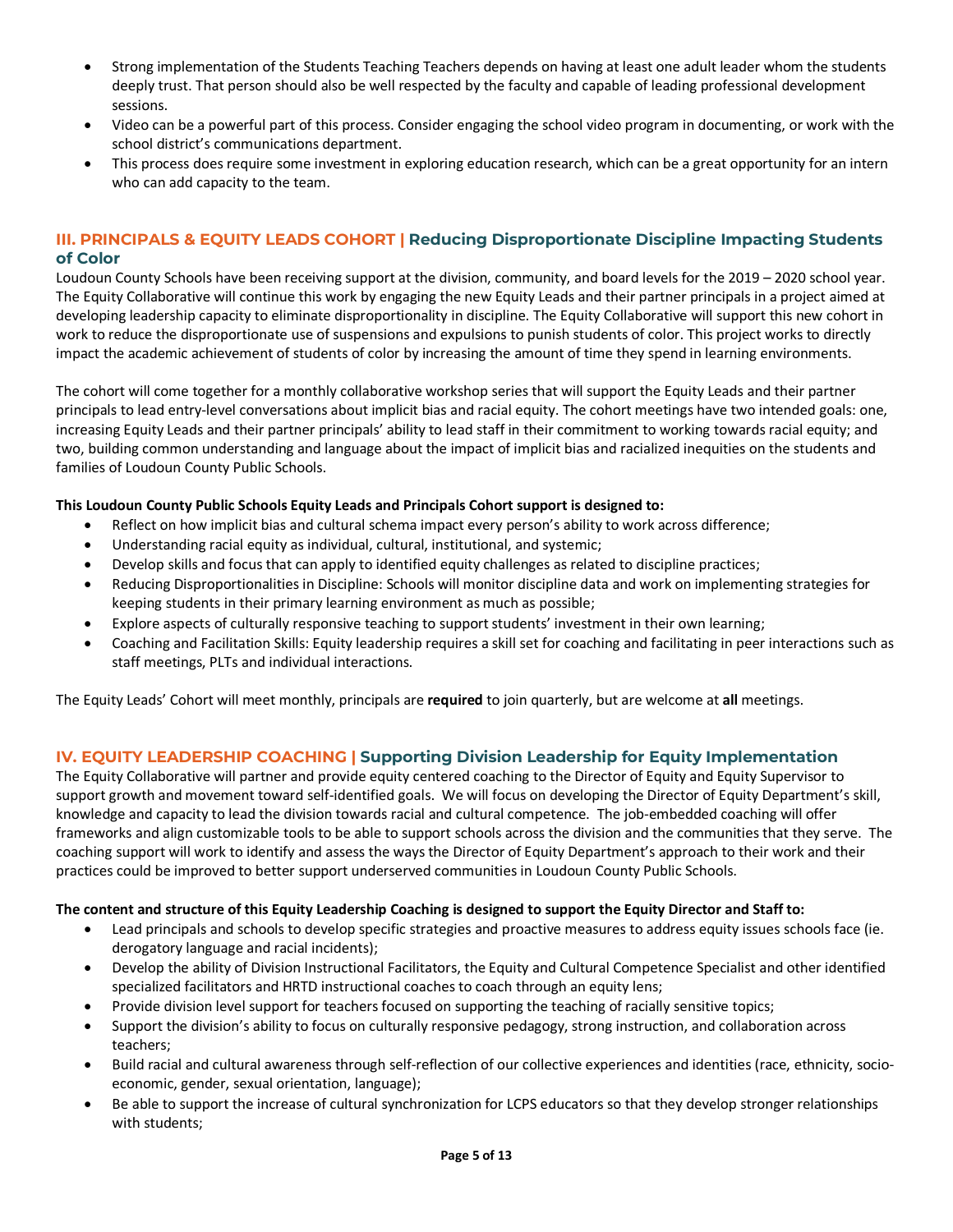• Develop skills for leading and coaching change in challenging contexts, including social-emotional intelligence and building trust and relationships.

The Culturally Responsive Instruction Sessions will focus on the works of David Rock, Ronald Heifetz, Michael Fullan, John Heron, Margaret Wheatley, John Hattie, and Julian Weissglass, Zaretta Hammond, amongst others. We will utilize articles, empirical studies, and excerpts from books as a way to begin to process new collective meaning around the experiences working to transform a public education system.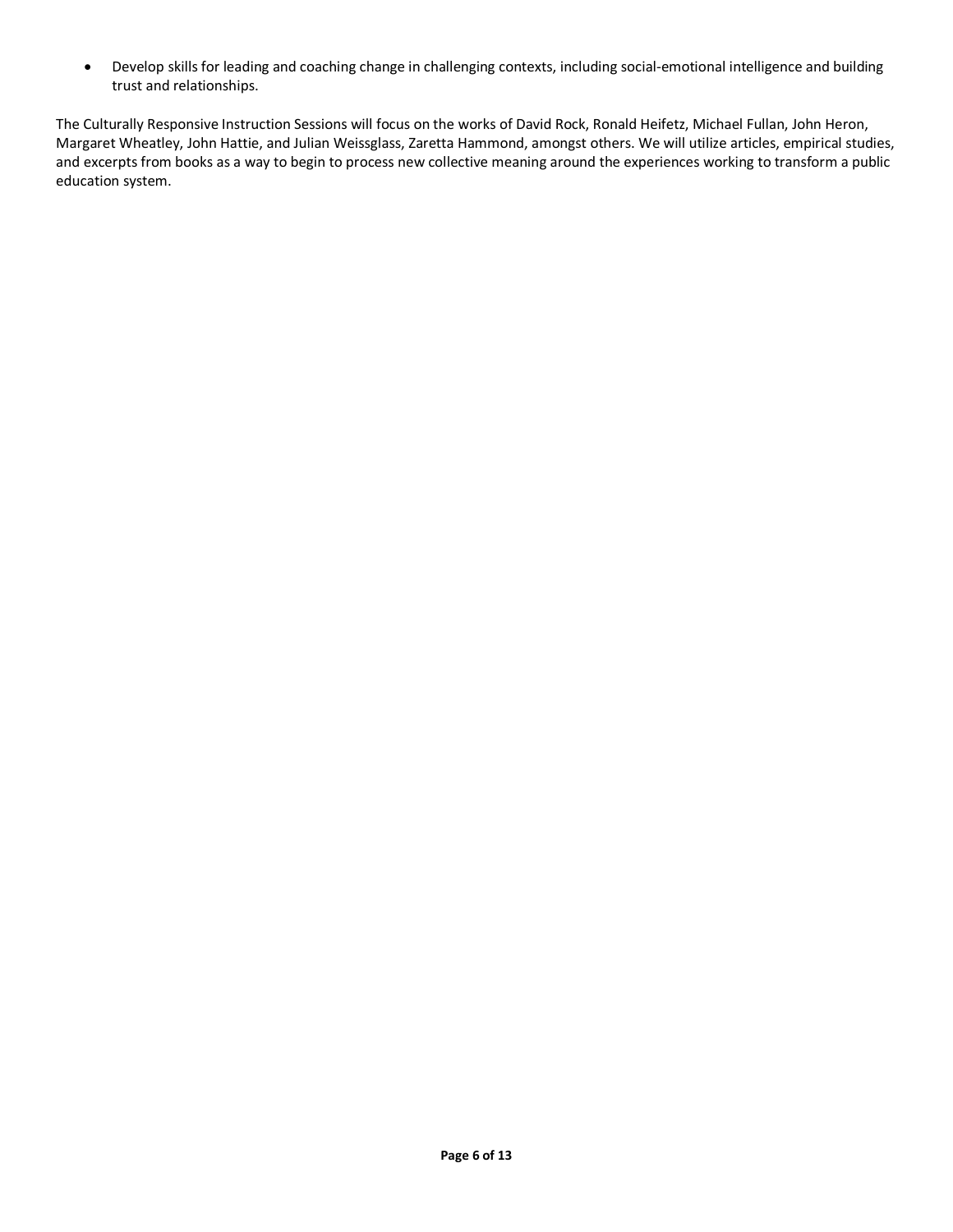# **WHY THE EQUITY COLLABORATIVE**

The staff of The Equity Collaborative, LLC brings a deep knowledge of school systems, from the classroom level to the central office. The lead staff on this project have taught in diverse public schools, designed and led schools, and offered innovative professional development and coaching services for a combined 20 plus years. We have a broad network of content experts with whom we subcontract as needed to ensure that every piece of the contract is delivered with unqualified expertise and precision.

Beyond our experience as educators, coaches, and professional developers, what makes The Equity Collaborative, LLC unique is a highly effective and pressure-tested approach to adult learning that promotes:

- High levels of engagement among participants
- Intrinsic motivation to change
- The adoption of new mindsets, beliefs, and values that facilitate shifts in behavior and practice
- Capacity-building among leaders, coaches, and teachers in the skills that seed sustainable organizational change.

We like to work at every level of the system to best understand all of the stakeholders in an organization and ensure alignment of purpose and action toward equitable outcomes.Our approach to adult learning is embedded in each of the strands outlined in this proposal.

We believe that any lasting reform begins with a "whole system" view, integrates technical and relational approaches to change, and focuses on building new capacities in the people and teams that comprise the system. Working in partnership with the school leaders of Loudoun County Public Schools to prioritize the elements of need; we believe we can provide a powerful accelerant for growth and development of the educators that are a part of Loudoun County Public Schools.

Given these critical issues and areas of need, The Equity Collaborative, LLC respectfully proposes a series of professional learning coaching support to Loudoun County Public Schools to address continued opportunity gaps.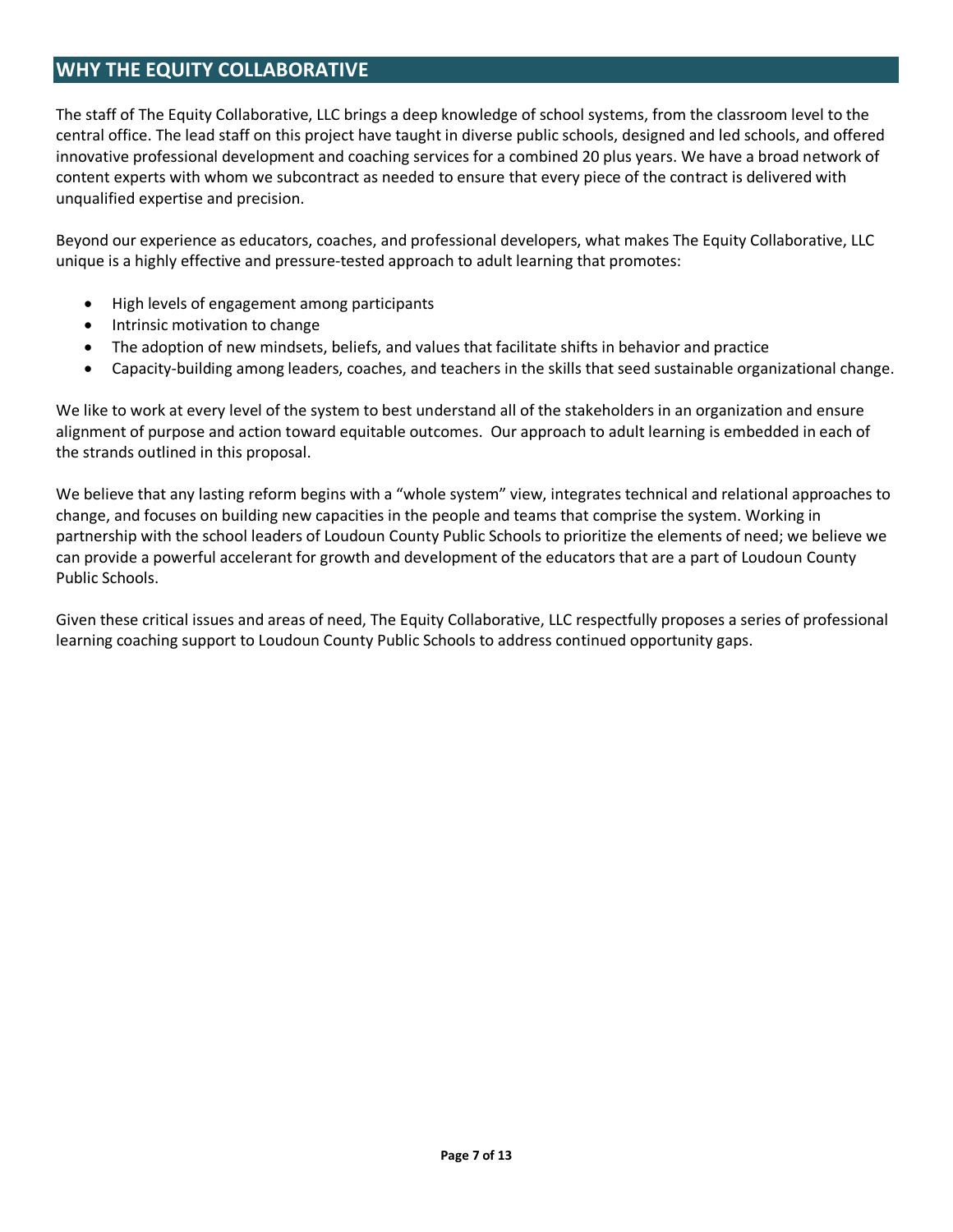#### **SERVICES TO BE PROVIDED**

#### **I. EQUITY DRIVEN DIVISION LEADERSHIP SUPPORT | Equity Leadership Learning & Coaching to Promote System-Wide Alignment**

- **This equity driven coaching is designed to support the Division leaders of Loudoun County Public Schools to:**
- Operate effectively as Equity Centered Educational leaders for all Division and school staffs;
- Develop and enact a Division policy that works to address necessary changes in equity centered practices across the division with input from school-based student groups to include student voice;
- Analyze (qualitative and quantitative) impact and effectiveness of instructional programs based on the achievement growth of specific student groups;
- Lead the professional learning of LCPS' district and schools' staff focused on increasing cultural competence to foster a more inclusive community for all students and families;
- Develop, refine, and sustain structures, routines, and roles for adult learning. These structures will allow for deeper discussion of the ways race, class, and culture impact academic and educational outcomes throughout schools, districts, organizations and communities;
- Develop skills for leading and coaching change in challenging contexts, including social-emotional intelligence and building trust and relationships;
- Engage in rigorous self-assessment and learning to deepen the impact of leadership for equity as measured by a positive department, district and school climate, improved instructional practice, increased student engagement, and gains in student achievement and equity.

#### **II. STUDENTS TEACHING TEACHERS | Student Driven Culturally Responsive Instruction**

- **STEP 1: BUILDING CULTURAL COMPETENCE |** Working Relationships Across Difference
- **STEP 2: ESTABLISHING THE STRATEGIES |** Engaging Students and Identifying Leaders
- **STEP 3: IMPLEMENTATION PREPARATION** | Preparing Staff and Student Leaders
- **STEP 4: IMPLEMENTATION WITH FACULTY |** Students Teaching Teachers
- **STEP 5: ENSURING IMPACT |** Supportive Coaching, Reflection and Growth
	- **This strand of work is designed to support the students of Loudoun County Public Schools to:**
		- Design and create a student let equity team focused on shifting school culture to be more inclusive and reduce derogatory language;
		- Support students to utilize the LCPS Culturally Responsive Education Framework to support implementation of culturally responsive teaching across the division;
		- Develop students' facilitation skills for leading professional learning sessions with teachers across the LCPS Division.

#### **III. PRINCIPALS & EQUITY LEADS COHORT | Reducing Disproportionate Discipline Impacting Students of Color**

#### **This Loudoun County Public Schools Equity Leads and Principals Cohort support is designed to:**

- Reflect on how implicit bias and cultural schema impact every person's ability to work across difference;
- Understanding racial equity as individual, cultural, institutional, and systemic;
- Develop skills and focus that can apply to identified equity challenges as related to discipline practices;
- Reducing Disproportionalities in Discipline: Schools will monitor discipline data and work on implementing strategies for keeping students in their primary learning environment as much as possible;
- Explore aspects of culturally responsive teaching to support students' investment in their own learning;
- Coaching and Facilitation Skills: Equity leadership requires a skill set for coaching and facilitating in peer interactions such as staff meetings, PLTs and individual interactions.

## **IV. EQUITY LEADERSHIP COACHING | Supporting Division Leadership for Equity Implementation**

**The content and structure of this Equity Leadership Coaching is designed to support the Equity Director and Staff to:**

- Lead principals and schools to develop specific strategies and proactive measures to address equity issues schools face (ie. derogatory language and racial incidents);
- Develop the ability of Division Instructional Facilitators, the Equity and Cultural Competence Specialist and other identified specialized facilitators and HRTD instructional coaches to coach through an equity lens;
- Provide division level support for teachers focused on supporting the teaching of racially sensitive topics;
- Support the division's ability to focus on culturally responsive pedagogy, strong instruction, and collaboration across teachers;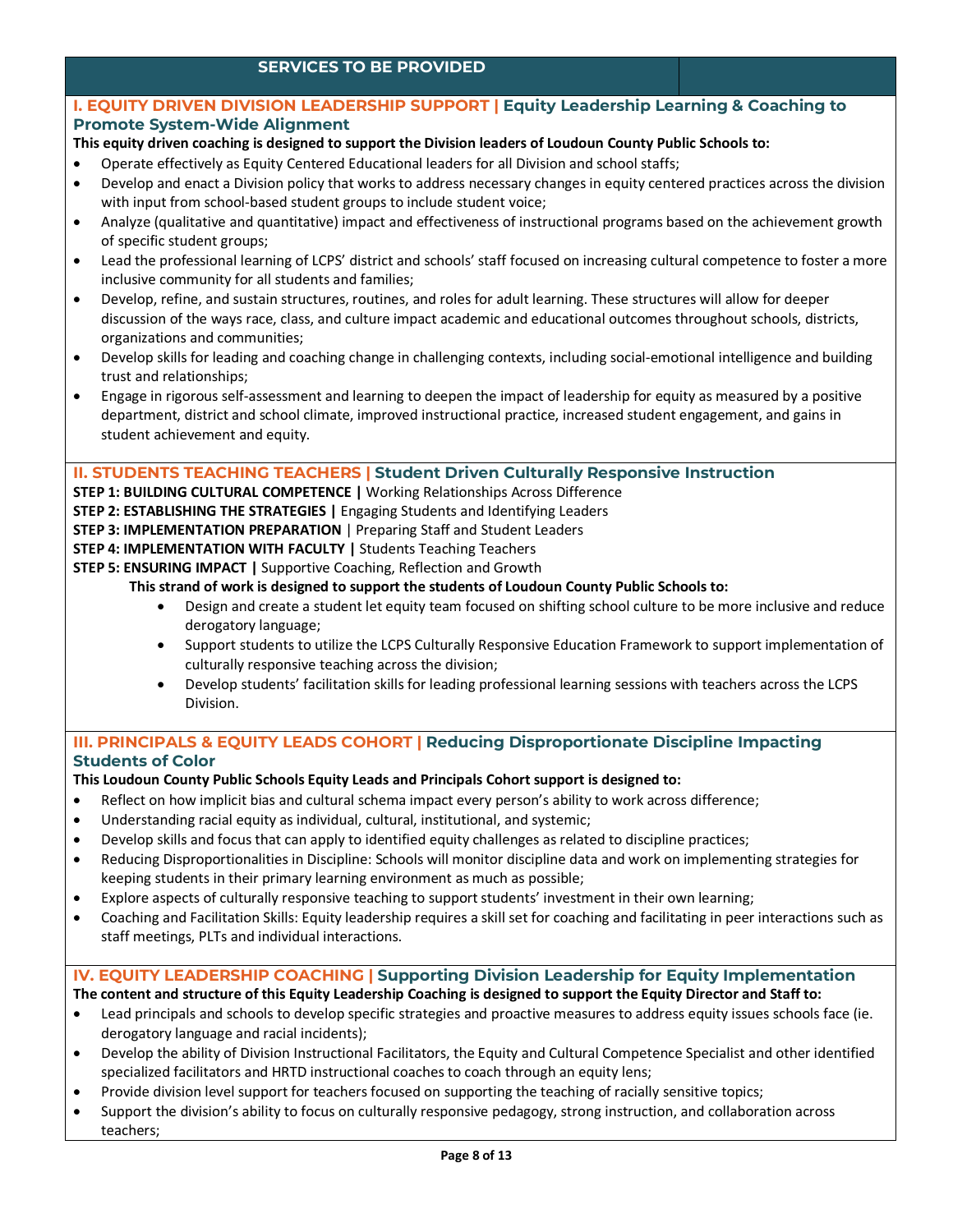| Build racial and cultural awareness through self-reflection of our collective experiences and identities (race, ethnicity, socio- |
|-----------------------------------------------------------------------------------------------------------------------------------|
| economic, gender, sexual orientation, language);                                                                                  |

- Be able to support the increase of cultural synchronization for LCPS educators so that they develop stronger relationships with students;
- Develop skills for leading and coaching change in challenging contexts, including social-emotional intelligence and building trust and relationships.

|              |                                                                                            | <b>In Person Work</b>         | <b>Remote Work</b>            |
|--------------|--------------------------------------------------------------------------------------------|-------------------------------|-------------------------------|
|              | I. Equity Driven Leadership Support                                                        |                               |                               |
|              | 3 days of coaching time per month, August 2020<br>through June 2021. One day per month for | (Travel Costs Included)       |                               |
|              | Cabinet level leadership. Two additional days per                                          | \$55,000                      | \$44,000                      |
| <b>COSTS</b> | month for all other division leaders. This work may                                        | (1 day of coaching/month for  | (1 day of coaching/month for  |
|              | take the form of on-site visits with The Equity                                            | Cabinet Level leaders August  | Cabinet Level leaders August  |
|              | Collaborative coaches, individual coaching (in                                             | 2020-June 2021 @ \$5,000/day) | 2020-June 2021 @ \$4,000/day) |
|              | person or by phone), joining administrators in                                             |                               |                               |
|              | standard meetings, or convening specific equity                                            | \$110,000                     | \$88,000                      |
|              | leadership development meetings for the purpose                                            | (2 days of coaching/month for | (2 days of coaching/month for |
|              | of addressing this work. This scope of work                                                | Division Leaders August 2020- | Division Leaders August 2020- |
|              | includes agenda development, facilitation                                                  | June 2021 @ \$5,000/day)      | June 2021 @ \$4,000/day)      |
|              | planning, research support, and planning meetings                                          |                               |                               |
|              | in preparation for the workshop series and on-site                                         | \$20,000                      | \$16,000                      |
|              | coaching meetings. All planning and preparation                                            | (4 Board Development Sessions | (4 Board Development Sessions |
|              | are estimated close to a one to one ratio of                                               | @ \$5,000/ session)           | @ \$4,000/ session)           |
|              | facilitation and coaching time.                                                            |                               |                               |
|              |                                                                                            | \$185,000 Subtotal            | \$148,000 Subtotal            |
|              | Four School Board Development sessions, one per                                            |                               |                               |
|              | quarter. Focusing on the role of school board                                              |                               |                               |
|              | members in leading for systemic equity change.                                             |                               |                               |
|              | Specific content to be determined through joint                                            |                               |                               |
|              | planning with the Board leadership.                                                        |                               |                               |
|              |                                                                                            |                               |                               |
|              | II. Students Teaching Teachers Professional                                                |                               |                               |
|              | <b>Development Model</b>                                                                   |                               |                               |
|              | <b>Two-Day Kickoff</b>                                                                     | \$110,000                     | \$88,000                      |
|              | This scope of work includes agenda development,                                            | (2 days of time/month August  | (2 days of time/month August  |
|              | facilitation planning, research support, and                                               | 2020-Jun 2021 with 2 coaches  | 2020-Jun 2021 with 2 coaches  |
|              | planning meetings in preparation for the Students                                          | @ \$5,000/day)                | @ \$4,000/day)                |
|              | Teaching Teachers workshop series Workshop                                                 |                               |                               |
|              | facilitation from two Equity Collaborative                                                 |                               |                               |
|              | facilitators                                                                               |                               |                               |
|              | Day One: Cultural Competence Workshop                                                      |                               |                               |
|              | Day Two: Establishing the Strategies                                                       |                               |                               |
|              | <b>Implementation Preparation</b>                                                          |                               |                               |
|              | Facilitation of the two-day workshop                                                       |                               |                               |
|              | Involvement from two "Students' Six"                                                       |                               |                               |
|              | student leaders                                                                            |                               |                               |
|              | (In Person daily rate includes Travel Costs: Flights,                                      |                               |                               |
|              | Hotel, Car Rental, and Meals for up to TWO 2-Day                                           |                               |                               |
|              | Trips to Loudoun County Public Schools for                                                 |                               |                               |
|              | facilitation of the Two-Day Kickoff and the Two-                                           |                               |                               |
|              | Day Implementation Preparation for two Equity                                              |                               |                               |
|              | Collaborative Coaches.)                                                                    |                               |                               |
|              | <b>Implementation with Faculty and Ensuring Impact</b>                                     |                               |                               |
|              | The Equity Collaborative will provide coaching for                                         |                               |                               |
|              | Loudoun County Public Schools adult and student                                            |                               |                               |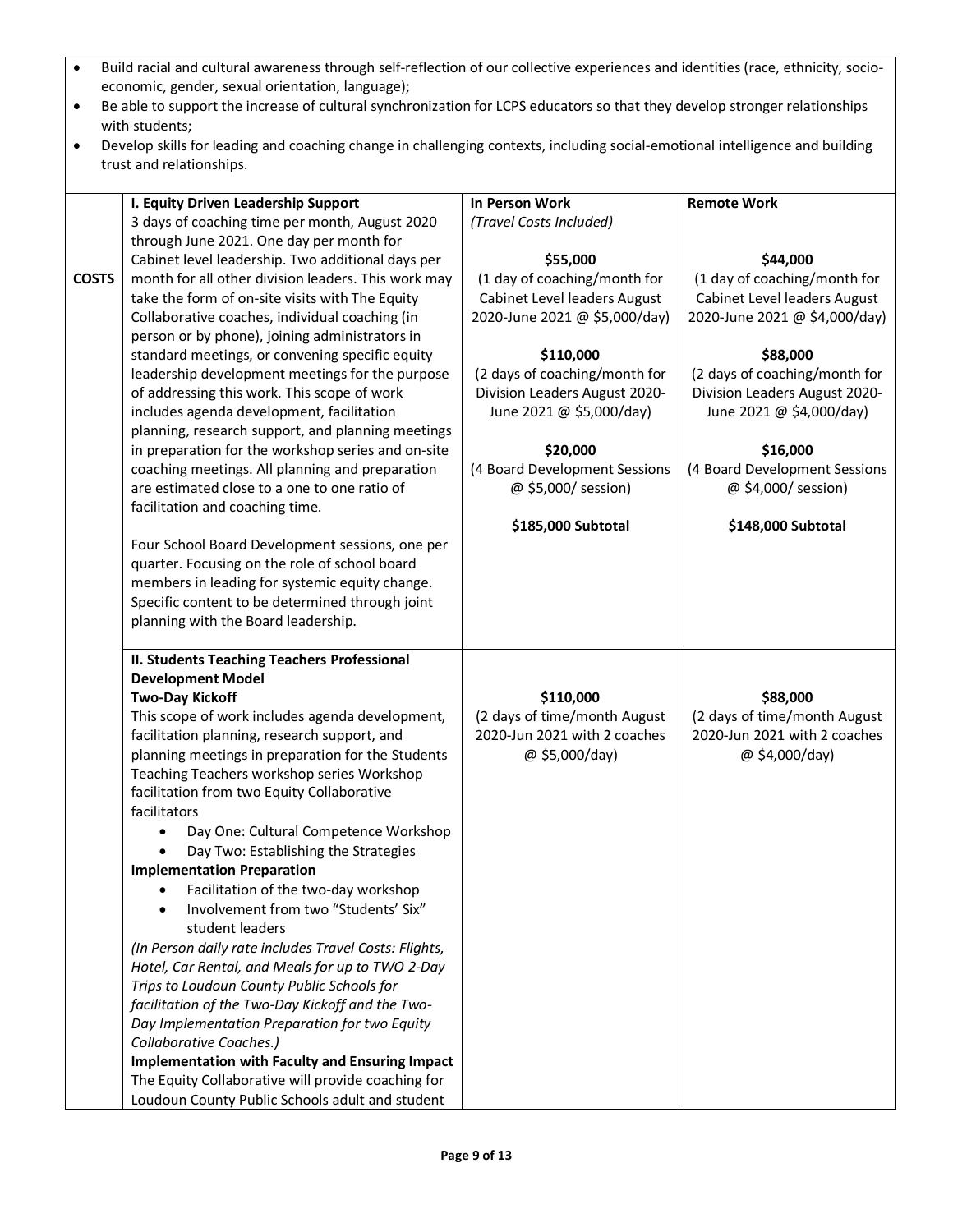| leaders as they engage teachers in professional<br>development opportunities.<br><b>Ensuring Impact</b><br>Implementation coaching support built into the<br>Equity Driven Central Office Leadership portion of<br>the proposal.                                                                                                                                                                                                                                                                                                                                                                                                                 |                                                                                                                                  |                                                                                                                                  |
|--------------------------------------------------------------------------------------------------------------------------------------------------------------------------------------------------------------------------------------------------------------------------------------------------------------------------------------------------------------------------------------------------------------------------------------------------------------------------------------------------------------------------------------------------------------------------------------------------------------------------------------------------|----------------------------------------------------------------------------------------------------------------------------------|----------------------------------------------------------------------------------------------------------------------------------|
| III. Principals & Equity Leads Cohort<br>Provide Principals and Equity Leads with<br>$\bullet$                                                                                                                                                                                                                                                                                                                                                                                                                                                                                                                                                   | \$55,000                                                                                                                         | \$44,000                                                                                                                         |
| monthly convenings. (Principals are required<br>to join quarterly, but are welcome at all<br>meetings.)                                                                                                                                                                                                                                                                                                                                                                                                                                                                                                                                          | (11 Cohort Sessions @ \$5,000/<br>session)                                                                                       | (11 Cohort Sessions @ \$4,000/<br>session)                                                                                       |
| Provide direct coaching support for up to 10<br>$\bullet$<br>LCPS Principals and Equity Leads to reduce<br>suspensions and increase student time in<br>learning environments. (Approximately three<br>coaching visits for each school per semester,<br>focusing on supporting administrative                                                                                                                                                                                                                                                                                                                                                     | \$55,000<br>(1 day of coaching/month for<br>up to 10 LCPS Principals and<br>Equity Leads August 2020-June<br>2021 @ \$5,000/day) | \$44,000<br>(1 day of coaching/month for<br>up to 10 LCPS Principals and<br>Equity Leads August 2020-June<br>2021 @ \$4,000/day) |
| leadership on creating and implementing<br>school-specific change strategies.)                                                                                                                                                                                                                                                                                                                                                                                                                                                                                                                                                                   | \$110,000 Subtotal                                                                                                               | \$88,000 Subtotal                                                                                                                |
| IV. Equity Leadership Coaching<br>Provide direct coaching support for the Director of<br>Equity and Staff with emphasis on:<br>Division level support for Principals and Equity<br>$\bullet$<br>Leads focused on supporting the teaching of<br>racially sensitive topics.<br>Support the division's ability to focus on<br>$\bullet$<br>culturally responsive pedagogy, strong<br>instruction, and collaboration across teachers.<br>Build racial and cultural awareness through<br>$\bullet$<br>self-reflection of our collective experiences<br>and identities (race, ethnicity, socio-<br>economic, gender, sexual orientation,<br>language). | \$55,000<br>(1 day of coaching/month for<br>the Equity Director and Staff<br>August 2020-June 2021 @<br>\$5,000/day)             | \$44,000<br>(1 day of coaching/month for<br>the Equity Director and Staff<br>August 2020-June 2021 @<br>\$4,000/day)             |
| <b>TOTALS</b>                                                                                                                                                                                                                                                                                                                                                                                                                                                                                                                                                                                                                                    | \$460,000                                                                                                                        | \$368,000                                                                                                                        |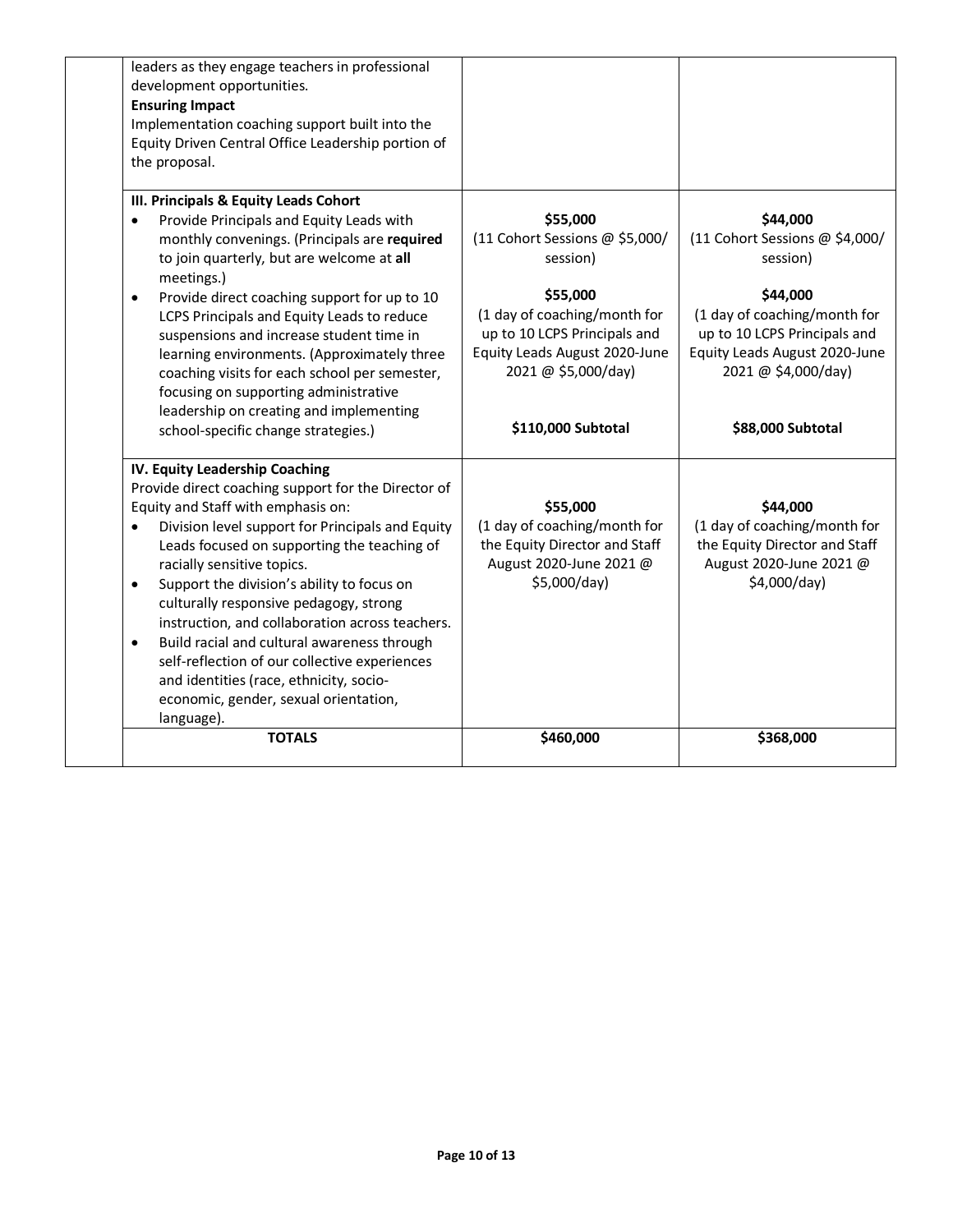Graig Meyer, The Equity Collaborative, LLC Address: P.O. Box 14, Hillsborough, NC 27278 Phone: 919-824-4180 Email: gmeyer@theequitycollaborative.com

#### **SUMMARY OF BACKGROUND AND EXPERIENCE**

**Graig Meyer** is a social worker, educator, and youth development specialist working as an Equity Leadership Coach and partner in The Equity Collaborative. Graig has sixteen years of experience leading equity work in public schools. He was the director of the nationally recognized Blue Ribbon Mentor-Advocate program. He also served as the Director of Student Equity and Volunteer Services for the Chapel Hill-Carrboro (NC) City Schools. Graig was one of the co-creators of the Student Six: Strategies for Culturally Proficient Classroom Practice, which has been nationally recognized for its innovative use of student voice to train teachers in research based best practice. Graig works with school districts and non-profits nationally from his base in Chapel Hill, North Carolina. Graig is also a member of the North Carolina General Assembly House of Representatives.

#### LinkedIn Profile **http://lnkd.in/d4hD5-g**

View Graig's keynote address at the 2012 School Improvement Network Innovation Summit at **http://youtu.be/LosSPnXe46U**

#### **Recent Professional Experience**

#### 2014 - *Partner and Equity Leadership Coach*

#### Present **The Equity Collaborative, LLC**

· Provide equity focused coaching, group facilitation, and technical assistance to leaders.

· Provide executive coaching and services coordination to school systems and their leaders.

· Conduct research and analyze data, to support coaching objectives with leaders and teams.

· Employ holistic meeting design to forward team development and effectively reach meeting and group development objectives.

· Design and facilitate systemic educational equity reform programming at the regional, district and school levels.

#### 2012 - 2014 *Director of Student Equity and Volunteer Services*

#### **Chapel Hill-Carrboro City Schools, Chapel Hill, North Carolina**

· Coordinate district-wide efforts for creating equitable learning environments and eliminating racial achievement gaps.

· Coordinate school district Volunteer Office, including five programs and over 1000 volunteers annually.

· Coordinate Blue Ribbon Mentor-Advocate Program (see below).

#### 1998-2012 *Blue Ribbon Mentor-Advocate Coordinator*

#### **Chapel Hill-Carrboro City Schools, Chapel Hill, North Carolina**

· Coordinate Blue Ribbon Mentor-Advocate program, providing over 120 students annually with mentoring, academic advocacy, tutoring, social and cultural enrichment, college and career exposure, and college scholarships.

- · Coordinate Youth Leadership Institute service-learning program for over 80 high school students.
- · Provide individual students and families with academic advocacy support.
- · Manage program budget of over \$450,000 annually.
- · Provide ongoing supervision to seven direct service staff members.

· Provide school district with policy advice, staff development, and coaching on improving the achievement of students of color.

- · Generated over \$1 Million in grant and donor-based funding for mentoring programs.
- · Raised over \$400,000 for student scholarship funds.
- · Developed two community-based, evening tutorial programs for students in grades 4 -12.

#### M.A., Social Service Administration, *University of Chicago*

B.A., Sociology and Anthropology, *College of Wooster*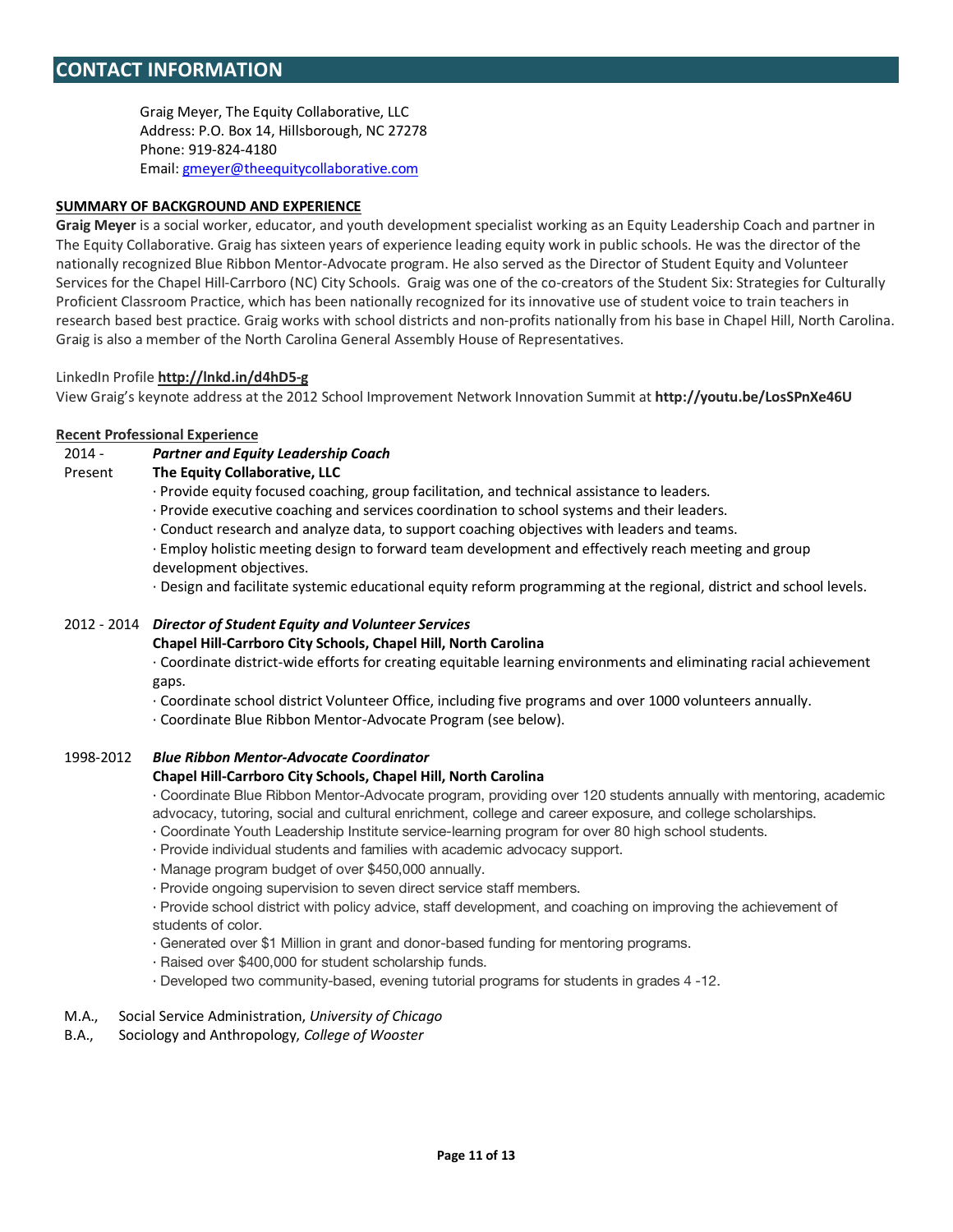Jamie Almanzan, The Equity Collaborative, LLC Address: P.O. Box 14, Hillsborough, NC 27278 Phone: 510-967-4705 Email: jalmanzan@theequitycollaborative.com

#### **SUMMARY OF BACKGROUND AND EXPERIENCE**

Jamie Almanzán is a facilitator, teacher, curriculum developer and leadership coach currently working as an Equity Leadership Coach and the owner of The Equity Collaborative, LLC in Oakland, California. Prior to leading The Equity Collaborative, he held the position of Senior Coach at the National Equity Project, in Oakland and he has held the position of Director of Learning and Teaching at Pacific Educational Group in San Francisco. He has focused his career on working with school and district teams to create more equitable learning environments incorporating observation, collaboration, and changing instruction to best meet the needs of underserved populations, particularly African American and Latino students. Jamie is involved in systemic school reform initiatives and is responsible for the development and facilitation of leadership seminars for state, regional and district teams across the country. Jamie leads professional learning and coaches in a wide range of schools and districts in California and Nationally.

LinkedIn Profile (includes a link to a recent keynote address given at the 2012 School Improvement Network Innovation Summit) **http://www.linkedin.com/pub/jamie-almanzán/36/b32/36b**

#### **Recent Professional Experience**

- 2012 *Partner and Leadership Coach*
- Present **The Equity Collaborative, LLC**
	- · Provide equity focused coaching, group facilitation, and technical assistance to leaders.
	- · Provide executive coaching and services coordination to school systems and their leaders.
	- · Conduct research and analyze data, to support coaching objectives with leaders and teams.
	- · Employ holistic meeting design to forward team development and effectively reach meeting and group development objectives.
	- · Design and facilitate systemic educational equity reform programming at the regional, district and school levels.

#### 2008 - 2012 **Senior Coach**

#### **The National Equity Project, Oakland, California**

- · Lead coach in districts, schools, and organizations.
- · Provide coaching and technical assistance to leaders.
- · Conduct research and analyze data, to support coaching objectives with leaders and teams.
- · Employ holistic meeting design to forward team development and effectively reach meeting and group development objectives.
- · Coordinate the Listening Campaign, an equity-focused systems based qualitative data analysis.

#### 2000 - 2008 **Director of Learning and Teaching**

#### **Pacific Educational Group, San Francisco, California**

·Design and deliver systemic educational equity reform programming at the state, regional, district and school levels.

·Work with teachers and administrators on educational equity reform efforts to better meet the needs of African American and Latino students.

·Coordinator of the Collaborative Action Research for Equity (C.A.R.E.) program.

·Lead schools and school districts through Equity Leadership Development seminars in order to have school systems sustain a focus on equity for traditionally underserved students.

·Develop and provide schools with professional development/resource materials and technical support on standards-based, racially/culturally relevant teaching practices and implementation.

·Collaborate with school reform support providers in developing a synthesized program for school change, including aspects of curriculum, instruction and equity.

- M.A., Education with specialization in English language development instruction, *Stanford University*
- B.A., Religious Studies and English Literature, *California State University Chico*